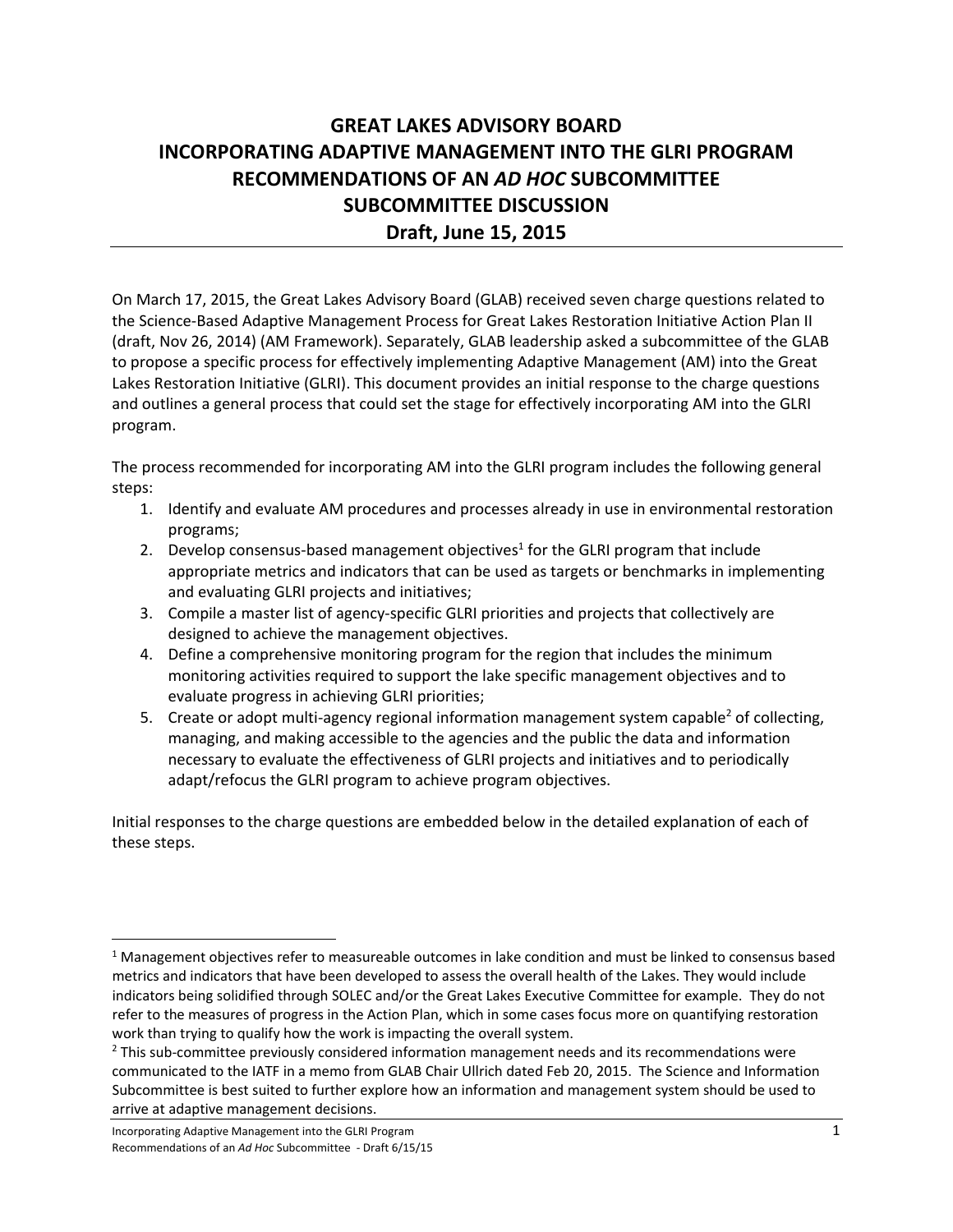# **Step 1: Identify AM procedures and processes currently utilized by each of the federal agencies that receive GLRI funding.**

**Charge Question 7** *asks whether it would be advisable for the agencies to develop terms of reference for the implementation of the AM program to minimize the potential for misunderstandings and inefficiency in the implementation of the AM Framework. We believe consensus‐based terms of reference are essential for ensuring that AM is designed, executed, funded, and integrated consistently across the GLRI program. Evaluating existing procedures would enable the agencies to develop consensus‐based, multi‐agency terms of reference.*

The purpose of this effort would be to use existing AM procedures as a basis of identifying AM program improvements, and to assure that limited funds are not used to duplicate existing AM processes. A necessary first step in incorporating AM into the GLRI program is for the agencies to evaluate and disclose the AM procedures and processes already in use in the GLRI and other environmental programs.

When developing an AM process tailored to the Great Lakes region, we recommend that the agencies consider experiences and lessons learned by agencies operating in other large scale aquatic ecosystems (e.g., the Chesapeake Bay, the Everglades). In addition, we recommend the agencies review and evaluate AM processes already in use in their own GLRI‐related projects and programs. This latter evaluation could be accomplished as follows:

- 1. Identify each agency's current top‐most priority or priorities when implementing the GLRI.
- 2. With respect to the identified priority or priorities, detail how the agency has used AM in the past, identifying lessons‐learned, examples of successes, and examples of failures.
- 3. Evaluate existing AM procedures and processes by considering the following:
	- a. Has the agency adopted processes that encourage innovation?
	- b. What kind of on‐going monitoring does the agency require?
	- c. What data/information currently are/is collected?
	- d. Where are the collected data retained?
	- e. What suggestions do agency representatives have for data retention/management and distribution?
	- f. Does the agency use the data collected to refine GLRI priorities? If so, how? If not, are the data used in another way?

For example, EPA and the states have an important role in guiding – and accelerating ‐ efforts that already are underway to reduce phosphorus loading in the Lakes. Annex 4 (Nutrients) of the Great Lakes Water Quality Agreement brings a welcome emphasis to the issue and efforts under the GLRI to incorporate an adaptive management approach to complex problems such as phosphorous loading present unique opportunities to tackle this threat in a sustainable manner.

The GLAB endorses an adaptive management approach as one appropriate mechanism for achieving the objective of phosphorus reductions in the Great Lakes. Specifically, in part utilizing the evaluation questions above, the agencies would be well served to engage with other Great Lakes organizations that are working on the nutrient issue to review current approaches to phosphorous reductions and determine if the current course can be expected to reduce phosphorous loading sufficiently to achieve the goal of fishable, swimmable and drinkable Great Lakes.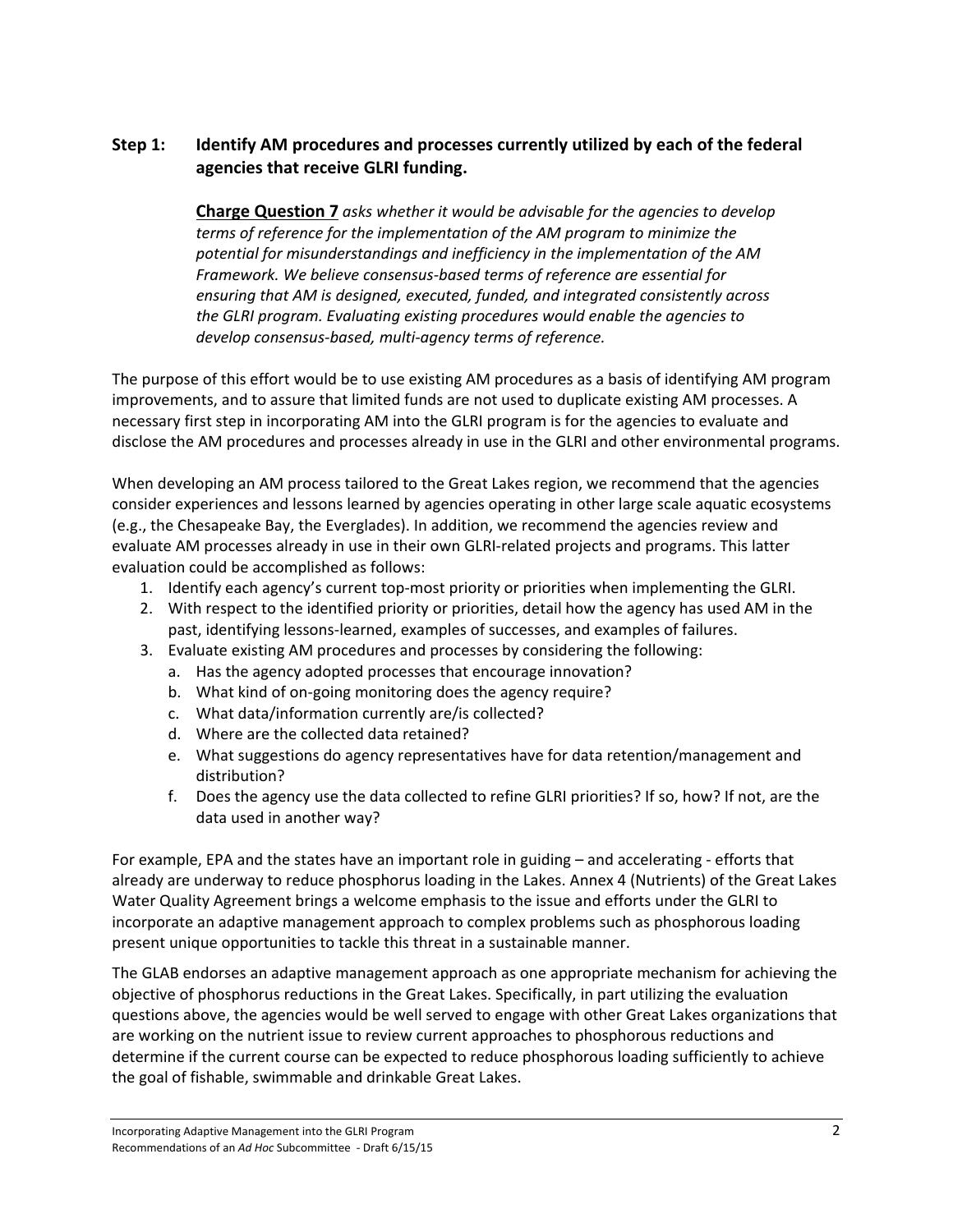Reviewing and evaluating each agency's AM procedures would enable agency leadership to combine, streamline, expand, and enhance the procedures to establish a comprehensive definition of AM, both for phosphorous and the GLRI program as a whole.

### **Step 2: Select management objectives for the GLRI program that include both measures of progress and a suite of ecosystem indicators against which overall progress can be evaluated**.

The second step in incorporating AM into the GLRI program is to select specific, realistic, and concrete management objectives for the GLRI program. Management objectives refer to measureable improvement in lake condition and can be used as targets or benchmarks in evaluating GLRI projects and initiatives. Clear, realistic, and consensus‐based management objectives can reduce monitoring costs while assuring that progress is being achieved and maintained. They are a core element in any AM program.

The absence of clear and realistic management objectives is one of our concerns about the definition of AM in the AM Framework.

**Charge Question 1** *asks whether the GLAB has any questions about the agencies' definition of AM in the Framework. The Framework defines AM as "a structured management approach for addressing environmental uncertainties by testing hypotheses, linking science to decision making, and adjusting project implementation, as necessary, to improve the probability of success." Our concern about this definition is that it does not define "success" in the context of the GLRI program. What is meant by use of the phrase "the probability of success"?* 

As described in the AM Framework, Step 1 of the process requires planning (the development of the Action Plan and annual project planning), but it does not describe how the agencies identify the "priority ecosystem problems" that the Plan and projects are designed to address. Without a reference to specific management objectives that define program success, the AM definition is incomplete.

Management objectives for the GLRI program should include measures of progress (e.g., area of wetland restored), but also desired ecological outcomes (e.g., sustainable wetland ecosystems with high biological integrity).The objectives must be sufficiently inclusive to effectively account for progress at the project level, to incorporate progress attained by individual projects into an annual planning cycle and periodic Action Plans, and to define overall program success on an lake wide and ecosystem scale.

For example, the following general adaptive management principles should be integrated into nutrient reduction programs in the Great Lakes region:

- a. Establish clear and measurable objectives for reducing excess phosphorus in the Great Lakes.
- b. Focus efforts and resources on high priority phosphorus tributaries identified by the federal government (Green Bay, Saginaw Bay, Maumee River of Lake Erie).
- c. Encourage adaptive management plans for nutrient reduction at the appropriate watershed or sub‐watershed scale, and enable both point and non‐point sources, and groups of sources, of phosphorus to develop such plans as a means of reducing phosphorus loading.
- d. Enable drivers both regulatory and incentives that encourage projects/programs that maximize nutrient reduction from the least cost sources. These could include Water Quality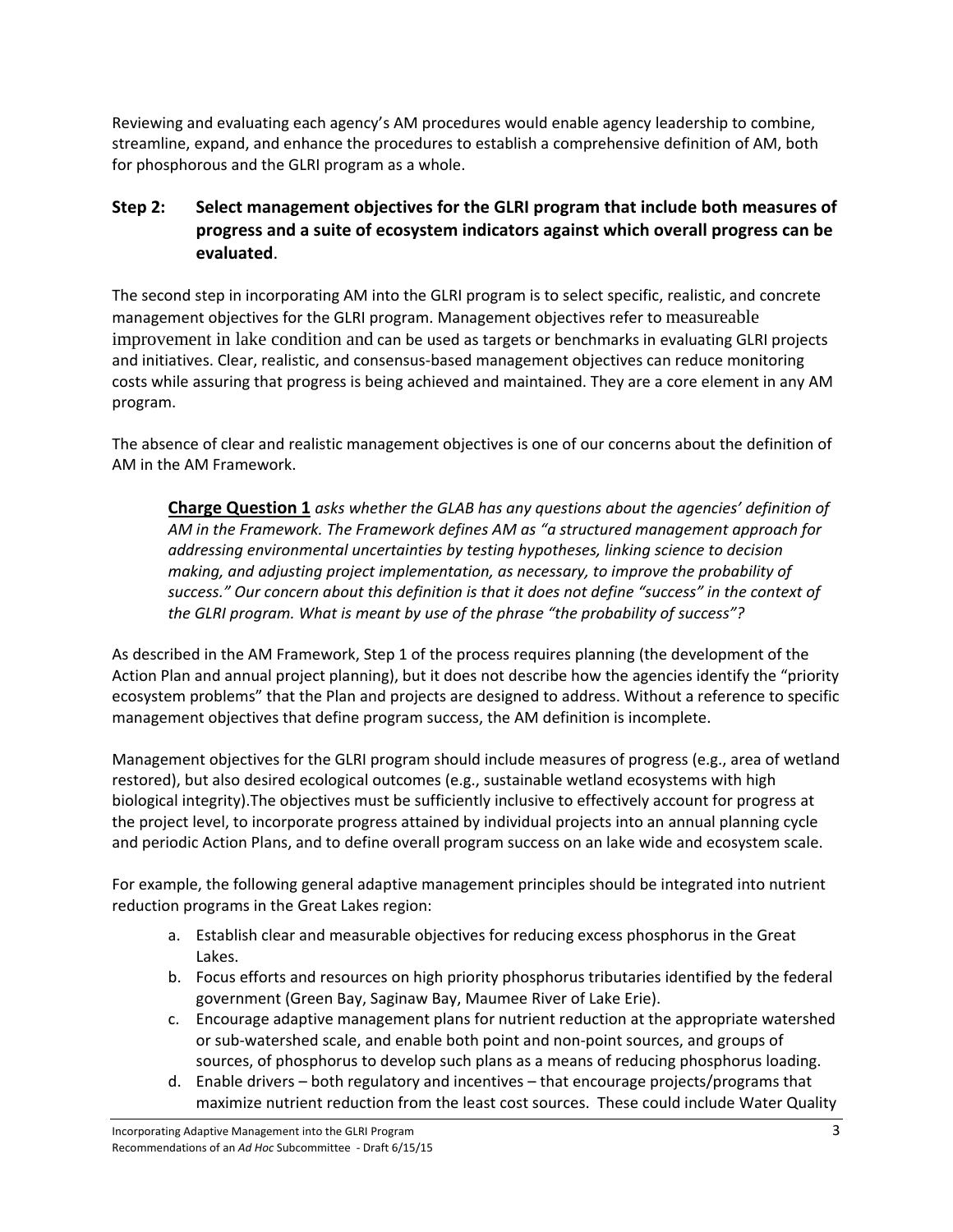Trading, Public Private Partnerships, Private financing, and voluntary use of innovative technology.

Measures of progress are defined in the Action Plan, but measuring overall program success by reference to desired ecological outcomes will be complicated. It is important to recognize two points:

- 1. First, until now, the GLRI has used only measures of progress; it is necessary to develop or adopt appropriate indicators that can assess ecological state.
- 2. Second, AM typically is implemented at the project level, whereas referencing the GLRI Action Plan II in Figure 1 of the AM Framework suggests that AM is primarily used to track the effectiveness of the totality of GLRI activities.

The process of identifying a suite of regional ecosystem indicators already is underway and involves workgroups under the Great Lakes Water Quality Agreement, Great Lakes Executive Committee, the International Joint Commission, the State of the Lakes Ecosystem Conference, and others. Ecosystem indicators developed through one or more of these efforts may be sufficient to define desired ecosystem outcomes under the GLRI program. If the regional indicator system is determined to be insufficient to determine GLRI program effectiveness, additional indicators should be added.

# **Step 3: Compile a master list of GLRI projects to be implemented by each agency to achieve the management objectives.**

The overarching goal of the GLRI program is clear ("to protect and restore the Great Lakes") and Action Plan II establishes the agencies' collective priorities for implementing the GLRI program. However, additional planning may be required to identify each individual agency's GLRI priorities and specific implementation strategy. Agency priorities and strategies should be consistent with Action Plan II and should be coordinated across agencies to achieve overall GLRI management objectives. Collectively, agency priorities and strategies can be combined into a consensus‐based master list of GLRI priorities and projects, and can be used for purposes of allocating limited GLRI funding to future project investments. However, transparency with Great Lakes stakeholders during this priority setting process will be integral to achieve the buy in needed from the Great Lakes community for continued support and success of the GLRI program.

# **Step 4: Determine appropriate monitoring requirements and implement a coordinated Great Lakes monitoring program.**

**Charge Question 2** *asks whether all projects require pre‐ and post‐project monitoring. In our view, not all projects require pre‐ and post‐project monitoring; in fact, some projects may not require any monitoring at all. We recognize that monitoring may compete for dollars that could otherwise be allocated to new projects or increased scale of existing projects. On the other hand, AM by definition requires some mechanism to assess project effectiveness and incorporate learnings from practical experience into planning and decision making. Thus, some monitoring is essential if the GLRI wishes to make AM its guiding framework. Deciding how much to monitor, and where, are challenging issues, particularly for an undertaking as broad and multi‐faceted as the GLRI.*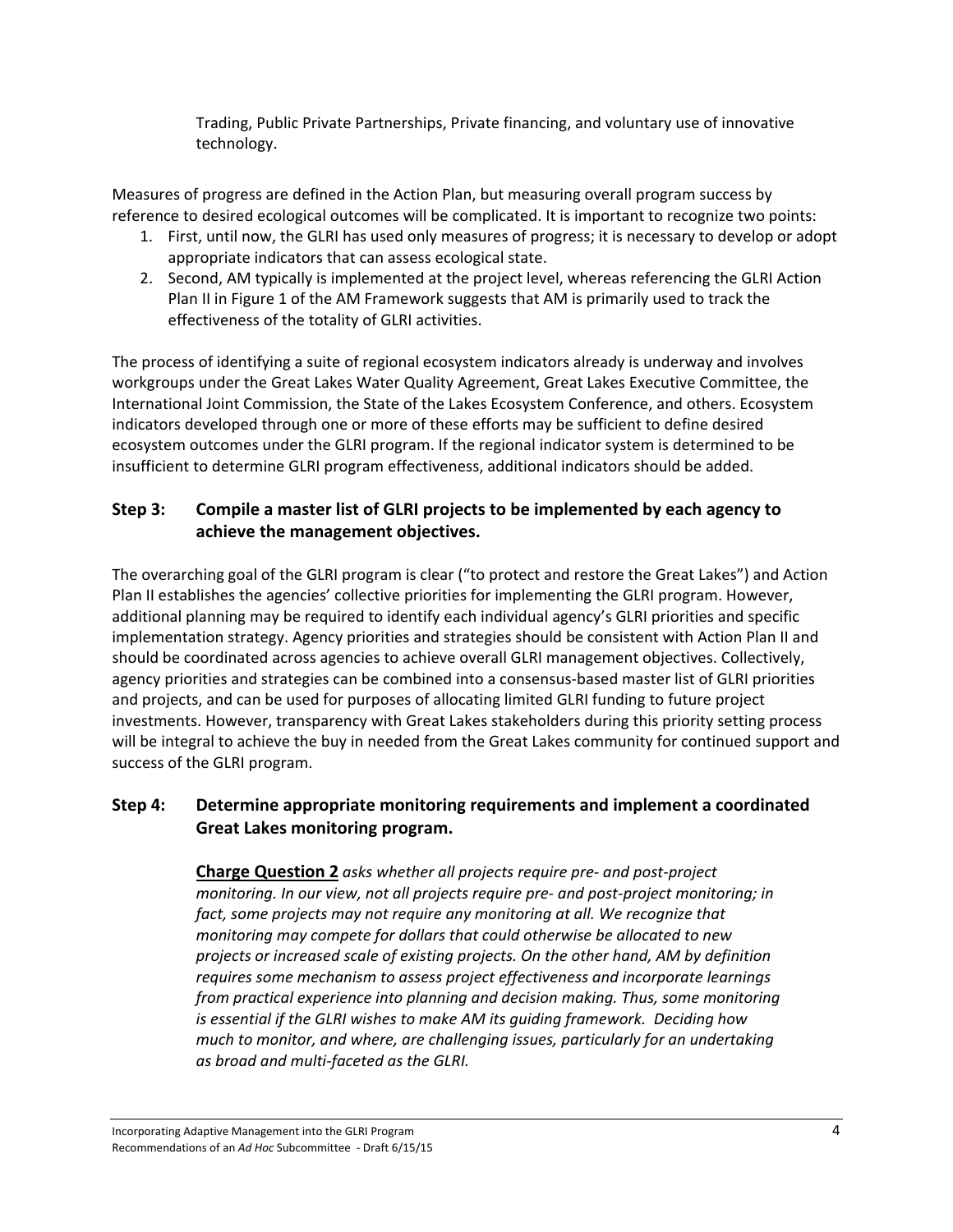Monitoring on the Great Lakes has been underfunded, episodic, and poorly coordinated. But evaluating long term success in achieving GLRI management objectives requires monitoring at appropriate locations, time intervals, and scales. It is perhaps for this reason that the agencies are "exploring 'how much is enough' monitoring so that it advances, and does not detract from, the core purpose of the GLRI." (Charge Questions, March 17, 2015).

At a minimum, monitoring for purposes of GLRI implementation should be performed at two scales: the project scale and the regional (i.e. ecosystem) scale. For some focus areas, it may be appropriate to monitor at an intermediate scale. Overall, the scope of monitoring should be sufficient to evaluate progress in GLRI project‐level implementation and to determine if measurable improvement in lake condition (eg, by SOLEC indicators) are is being achieved.

It could be useful for the GLRI to develop a framework that divides projects into three categories.

- 1. One category would include projects that rarely or never require monitoring. This category would include projects where the effectiveness of a restoration practice is well‐established and little risk of failure is anticipated. Following the language of the AM Framework, these projects would use *proven restoration methods* that are established and tested, and have relatively high certainty of success in localized areas.
- 2. A second category could include projects where the probability of success is less certain than proven methods, and *knowledge of restoration practice is still developing*. This may be because practitioner experience remains modest, projects use methods that have been employed in other situations but application to the Great Lakes is novel, or simply projects considered to be of moderate risk and uncertainty. Here, monitoring could focus on a sub‐sample of projects, perhaps aiming for a modest sample that is stratified to encompass a range of restoration methods, habitat settings, or by some other variable of interest.
- 3. A third category would include restoration projects considered to be *highly innovative, requiring new and emerging restoration methods.* These projects would require a greater investment in monitoring and provide greater return in learning and improved future practice.

Designing a comprehensive monitoring plan presents challenges<sup>3</sup> and applying such a triage system to restoration monitoring will be difficult. Many ecologists would argue that the 'gold standard' employs pre‐ and post‐project monitoring of the restored site and a similar control or reference site that is monitored but does not receive restoration action. In environmental impact analysis, this is known as the "before‐after‐control‐impact," or BACI, design. It provides the most robust learning and strongest statistical inference.

**Charge Question 4** *questions whether monitoring and assessment efforts should be organized project‐by‐project, by GLRI focus area, or across focus areas. Monitoring efforts should be organized at different scales depending on the assessment effort being undertaken. In order to adequately assess how proven, developing, and emerging restoration methods are working, a project by project scale assessment will be needed. However, in order to adequately assess how the program is improving the ecosystem as a whole, monitoring and assessment at a regional scale will be needed. In order to understand how the program is improving the health of the ecosystem, it may be necessary to monitor and assess across focus areas as appropriate. Monitoring and assessing on these different scales should be driven by what scale (project*

<sup>&</sup>lt;sup>3</sup> The Science and Information Sub-committee could be asked to further consider appropriate levels of monitoring, including timelines for pre and post-monitoring activities and possible use of models as a substitute for direct measurement.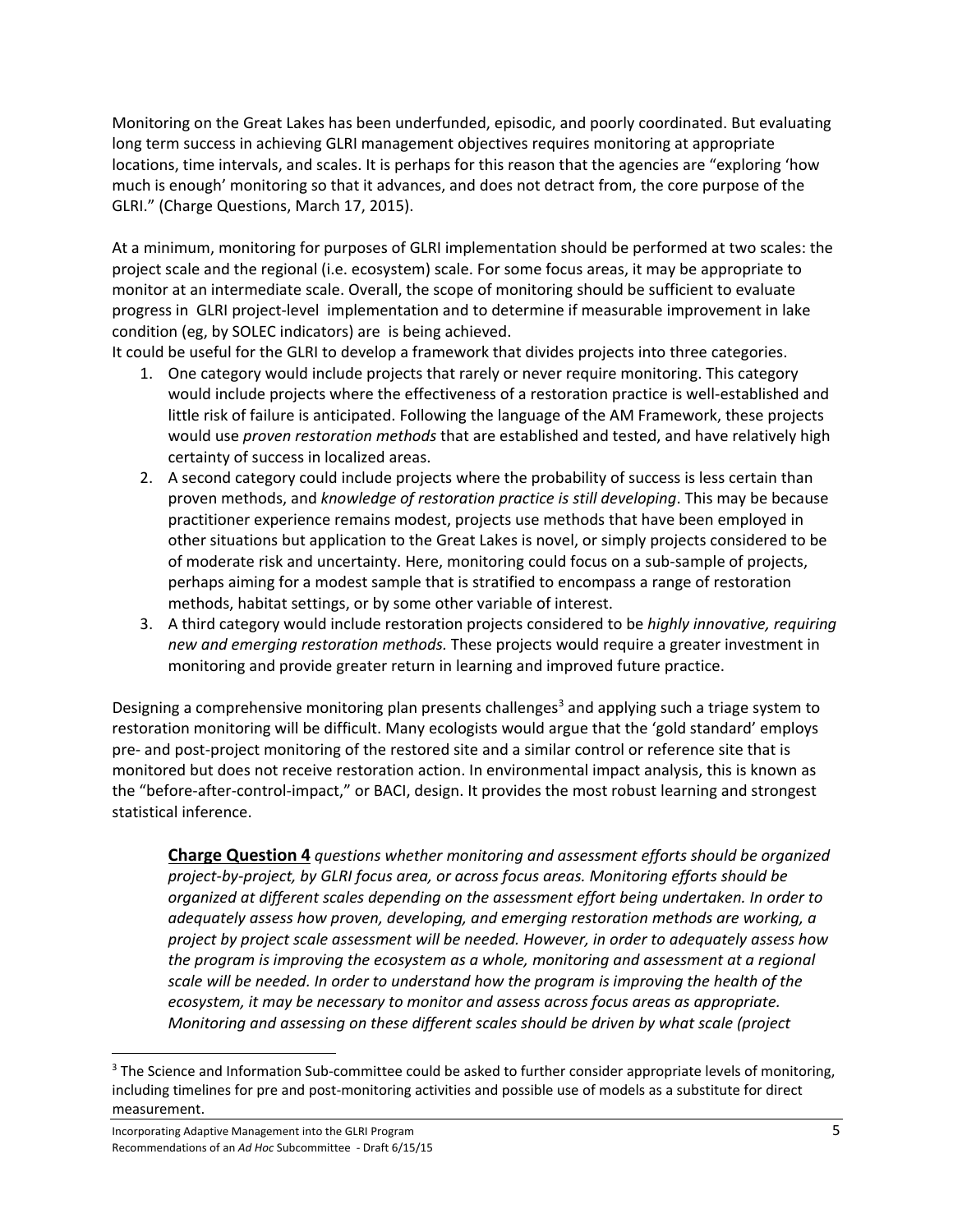### *specific, ecosystem, etc.) of results are being evaluated, not in order to project arbitrary parameters around these efforts.*

For example, the GLAB believes that adaptive management plans will be critical for establishing sustainable success for phosphorous reduction projects. These plans should describe specific actions to be implemented by various sources included in the plan to achieve significant reductions in phosphorus loading and contribute toward achievement of water quality goals. Among other relevant components, plans specific to phosphorous loading should:

- a. Identify point and nonpoint sources of phosphorus and any other partners assisting in plan implementation
- b. Include a baseline analysis that documents the frequency, amount, and/or concentration, as appropriate, of significant sources of phosphorus loadings in the watershed
- c. Describe specific actions to be implemented by point and nonpoint sources in the plan to achieve significant reductions in phosphorus loading
- d. Incorporate a monitoring plan to assess phosphorus loadings in the receiving water and to document progress
- e. Identify specific metrics for evaluating the anticipated effectiveness of the plan over specific time horizons
- f. Demonstrate that point and nonpoint sources and other partners assisting in plan implementation have the ability to fund and implement the plan
- g. Demonstrate that conservation implementation will be sustainable, verified on a periodic basis, and of sufficient duration to ensure effective achievement of water quality goals.

We suggest that for practical reasons of cost and effort, many and even most monitoring likely will require a lesser degree of effort. A minimal level of monitoring would provide information on a project at its inception, and after some reasonable time has elapsed for system equilibration following restoration.

> **Charge Question 5** *asks whether self‐validation of project monitoring results is acceptable, or whether an independent third party should validate data and results. Self‐validation of monitoring results should be acceptable so long as a protocol for collecting and reporting monitoring results is prepared and shared with all agencies, contractors, and grantees.*

Monitoring can be accomplished by a variety of methods, ranging from site inspection to frequent field sampling. The level of monitoring rigor, as with all aspects of this process, should be governed by the information needed to complete the adaptive management cycle. It may be possible to develop guidance for the use of a triage system by retrospectively inspecting a number of GLRI projects to begin to develop a framework for assigning projects to each of the three suggested categories.

In addition, where it is necessary to evaluate projects on a project by project basis, the GLAB recommends establishing consistent criteria that can be used to evaluate projects of different types and across different focus areas. Regardless of the nature of the project, there are some key questions that could be addressed to define success of a project and start communicating impact. For example, the National Science Foundation (NSF), uses *two merit review criteria* to assess proposals and subsequent outcomes of the project. These criteria could be similarly adapted to the context of GLRI and used as a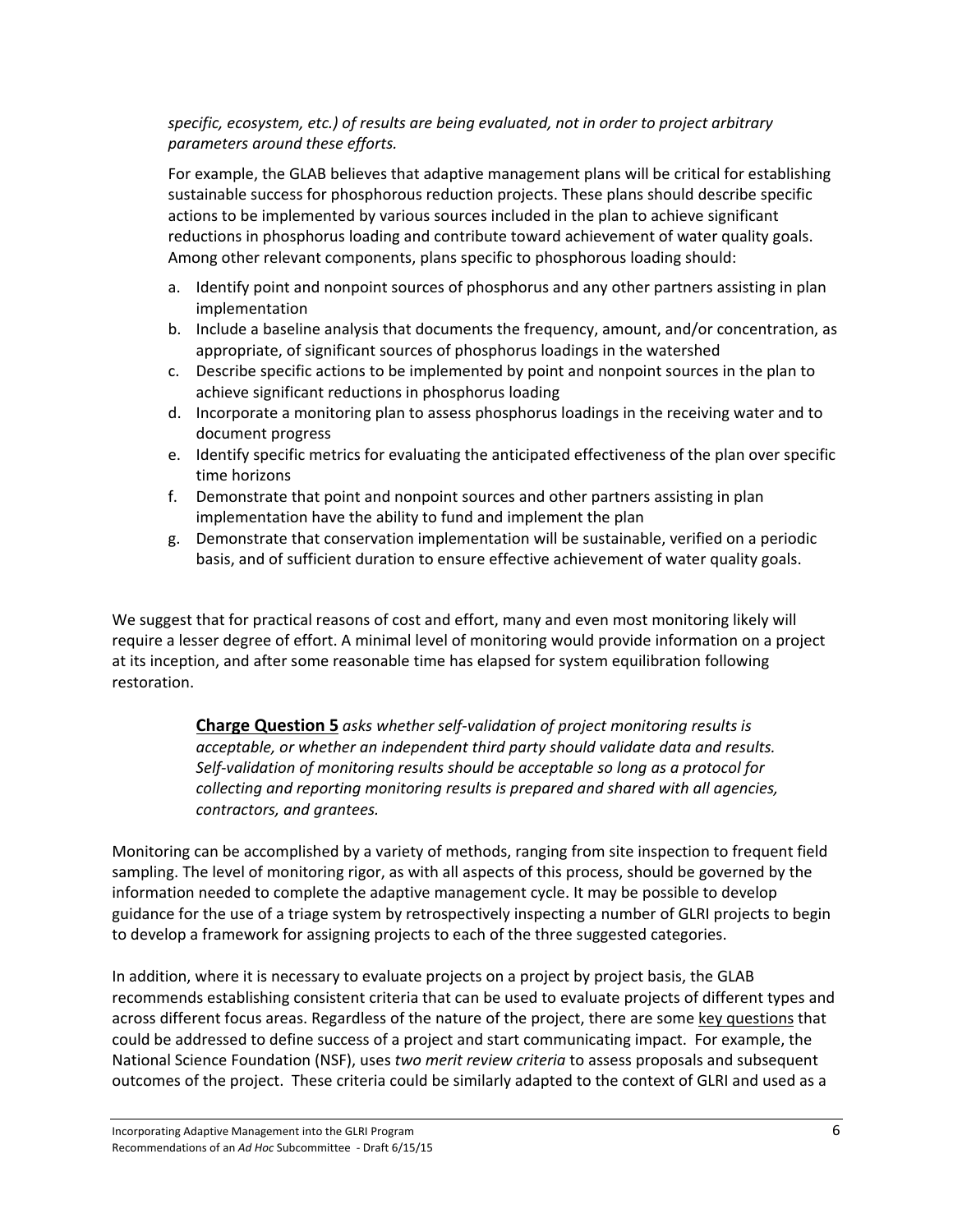filter for defining success. Some of the questions that would be responded to within these two criteria could be:

#### **Conservation Merit\*–**

- 1. How does the project advance understanding of the issue?
- 2. To what extent does the project explore an under‐researched issue or topic?
- 3. How does the project make progress toward one of the five focus areas?

### **Broader Impacts ‐**

- 1. How does the project affect the immediate community?
- 2. How does the project communicate its work/progress/findings to others?
- 3. To what extent does the project involve other partners?
- 4. What other lessons learned did the project generate? How can those lessons learned be applied to future projects?

In addition to criteria for merit review, certain projects could benefit from the application of a logic model <sup>4</sup>identifying the focus area ("situation"), input, outputs, and outcomes for short-term, medium term, and long‐term.

A *logic model* is a tool used by funders, managers, and evaluators of programs to evaluate the effectiveness of a program. Logic models are usually a graphical depiction of the logical relationships between the resources, activities, outputs and outcomes of a program. While there are many ways in which logic models can be presented, the underlying purpose of constructing a logic model is to assess the "if-then" (causal) relationships between the elements of the program; if the resources are available for a program, then the activities can be implemented, if the activities are implemented successfully then certain outputs and outcomes can be expected. Evaluating a project in this way helps to identify where the project has succeeded and where changes are needed (adaptive management) to reach the original goals of the project and for the health of the ecosystem.

Specifically, the GLAB recommends looking at the *fidelity of implementation* (FOI) from the logic model in order to draw conclusions that would inform adaptive management decisions for projects under the GLRI. Looking at FOI would prompt the following questions:

- 1. How closely did the project follow the logic model and its intended path of implementation?
- 2. Did the project meet the short term, medium term, and long term outcomes that it anticipated? If not, why not?
- 3. Is the project set up to course correct to meet those outcomes?
- 4. Were there additional unanticipated outcomes that benefit one of the five focus areas?

**Charge Question 3** *asks how project‐scale monitoring results could be aggregated to reveal ecosystem‐scale results. We suggest that the information management and delivery system proposed below would tremendously advance the agencies' ability to aggregate project‐scale monitoring results, and would enable such aggregation across a variety of monitoring parameters. Such a system could be used*

<sup>4</sup> Numerous examples exist of logic models used to evaluate the linkage of science to decision‐making, including in environmental grants-making. See http://www.packard.org/what-were-learning/resource/linking-knowledgewith-action-an-approach-to-philanthropic-funding-of-science-for-conservation/ and http://leopoldleadership.stanford.edu/sites/default/files/Jacobs\_2001‐02\_Connecting.Science.Decisionmaking.pdf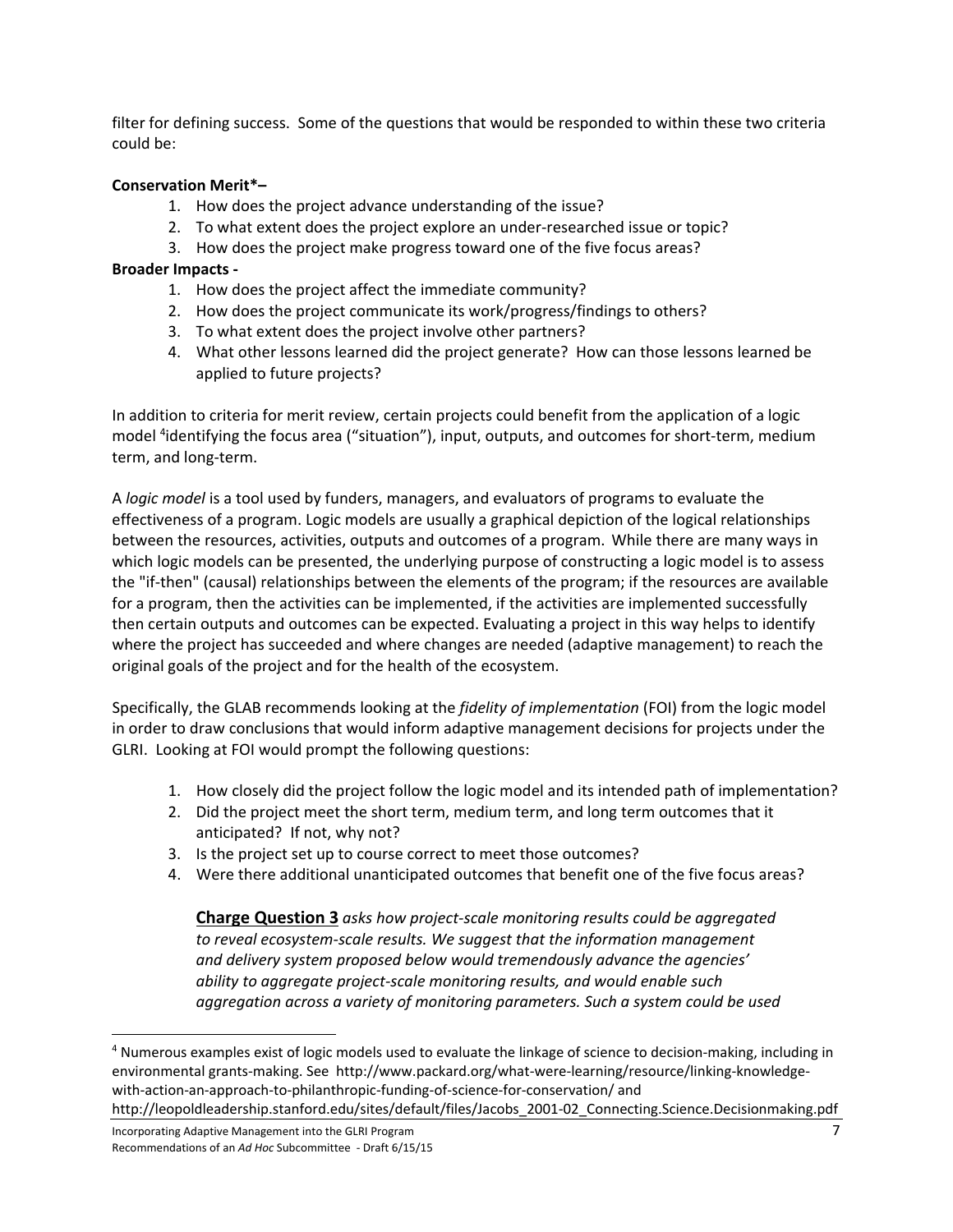### *to integrate data collected not only by agencies, but also by contractors and grantees.*

A critical first step in implementing and using an information management system would be to ensure that data collected by agencies and others, whether GLRI funded or not, is collected in a consistent manner that supports GLRI priorities and broader Great Lakes restoration goals. Whatever monitoring program is developed, monitoring should be relatively consistent across the basin to assure that lessons learned are transferable. The effective use of an information management system for AM will also hinge on the agency's ability to develop consensus based terms of reference for the GLRI as elaborated on in the answer to Charge Question 7 above. In addition, to maximize the impact of a coordinated monitoring program capable of revealing ecosystem‐scale results, long term funding is necessary so that the system includes ecosystem condition data needed to effectively incorporate AM into GLRI implementation.

In addition, for reasons of resource efficiency, the use of existing monitoring systems and equipment (where it exists) should be encouraged. For project‐level monitoring, agencies, organizations, or institutions that currently operate monitoring programs could be offered an opportunity (a "first right of refusal") to perform monitoring for project-level purposes, with the understanding that the standard monitoring protocol established for the GLRI would dictate this work. We suggest, however, that the consistency, reliability, and efficiency of regional monitoring programs would be enhanced if the agencies were to identify a lead agency to oversee, coordinate, and/or conduct monitoring activities across the entire GLRI program.

### **Step 5: Identify and implement a system for collecting, managing, integrating, and making available the data and information that informs GLRI decision making.**

An information management system is necessary to ensure that all agencies and levels of government, as well as the public, has access to data about GLRI programs and projects and the outcomes achieved through GLRI investments. An information management system also is necessary to identify and fill critical data and information gaps, enable the agencies to strategically allocate resources and future GLRI investments, and otherwise inform decision‐making to maximize the effectiveness of the GLRI program.

Certain currently available platforms, such as the Information Management and Delivery System (www.greatlakesinform.org) and the Great Lakes Observing System (www.glos.us), have potential for collecting and managing GLRI data and information, but additional investigation and evaluation are necessary. We recommend that existing information management systems be evaluated to determine their potential value for collecting, managing, and making GLRI project‐ and region‐level data and information accessible to users and the public.

> **Charge Question 6** *asks whether the implementation of the AM Framework could be sequenced, and if so, what parts could be funded and implemented before others. We suggest that it may be possible to sequence the incorporation of AM into the GLRI program if resources are insufficient for full program implementation. Initial targeting of AM implementation at a subset of the program would be preferable to overburdening the monitoring and AM implementation process. One purpose of the*